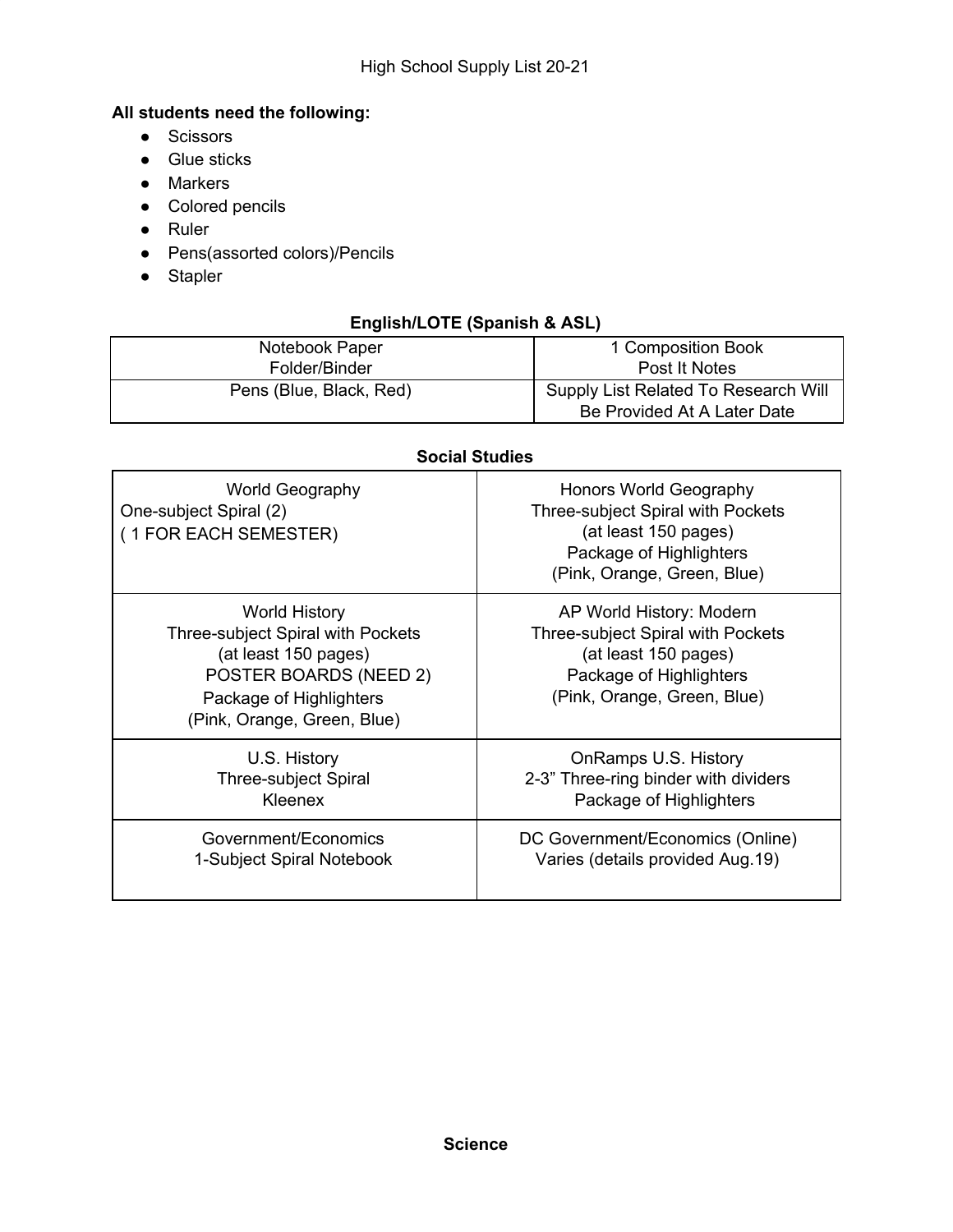| <b>Biology</b><br>3 subject notebook w/pockets<br>(Carpenter)composition book<br>Glue sticks/bottled glue<br>Colored pencils<br>Pencils / Red Pens<br>(optional) electronic device to access google<br>classroom                                                                                                           | <b>Honors Biology</b><br>Composition book<br>Pocket Folder (with or without brads)<br><b>Bottled glue</b><br>Colored pencils or markers (student choice)<br>Pen (blue or black AND red)<br>Pencils<br><b>Highlighters</b><br>Handheld pencil sharpener<br>(Optional) electronic device to access google<br>classroom |
|----------------------------------------------------------------------------------------------------------------------------------------------------------------------------------------------------------------------------------------------------------------------------------------------------------------------------|----------------------------------------------------------------------------------------------------------------------------------------------------------------------------------------------------------------------------------------------------------------------------------------------------------------------|
| <b>Chemistry</b><br>Composition book/ 3 subject spiral<br>Pocket Folder (with or without brads)<br><b>Bottled glue</b><br>Colored pencils or markers (student choice)<br>Pen (blue or black AND red)<br>Pencils<br>Highlighters<br>Handheld pencil sharpener<br>(Optional) electronic device to access google<br>classroom | <b>Honors Chemistry</b><br>1 subject notebook/composition notebook<br>Folder<br>Pencils<br>Red pen                                                                                                                                                                                                                   |
| <b>Physics</b><br>5 Subject Spiral w/pockets<br><b>Pencils/Red Pens</b><br>Glue Sticks/Tape<br>Highlighters<br>Optional: Calculator, Electronic Device                                                                                                                                                                     | <b>OnRamps Physics</b><br>3 Subject Spiral w/pockets<br><b>Pencils/Red Pens</b><br>Folder<br>Optional: Calculator, Electronic Device                                                                                                                                                                                 |
| <b>Anatomy &amp; Physiology</b><br>5 subject notebook<br><b>Pocket Folder</b><br><b>Colored Pencils or markers</b><br><b>Pencils/Red Pens</b><br>Glue stick<br>(Optional) electronic device to access google<br>classroom                                                                                                  | <b>Integrated Physics and Chemistry</b><br>3 subject notebook<br>Pocket Folder<br><b>Pencils/Red Pens</b><br><b>Glue Sticks</b><br><b>Colored Pencils or markers</b><br>(Optional) electronic device, calculator                                                                                                     |
| <b>Environmental Systems</b><br><b>Composition Book</b><br>Glue bottle<br><b>Colored Pencils or markers</b><br>Pens/Pencils<br>Handheld pencil sharpener<br><b>Highlighters</b><br>(Optional) Calculator<br>(Optional) Electronic Device                                                                                   | <b>AP Environmental Science</b><br>5 subject notebook<br>Glue bottles<br><b>Colored Pencils or markers</b><br>Pens/Pencils<br>Handheld pencil sharpener<br><b>Highlighters</b><br>(Optional) Calculator<br>(Optional) Electronic Device                                                                              |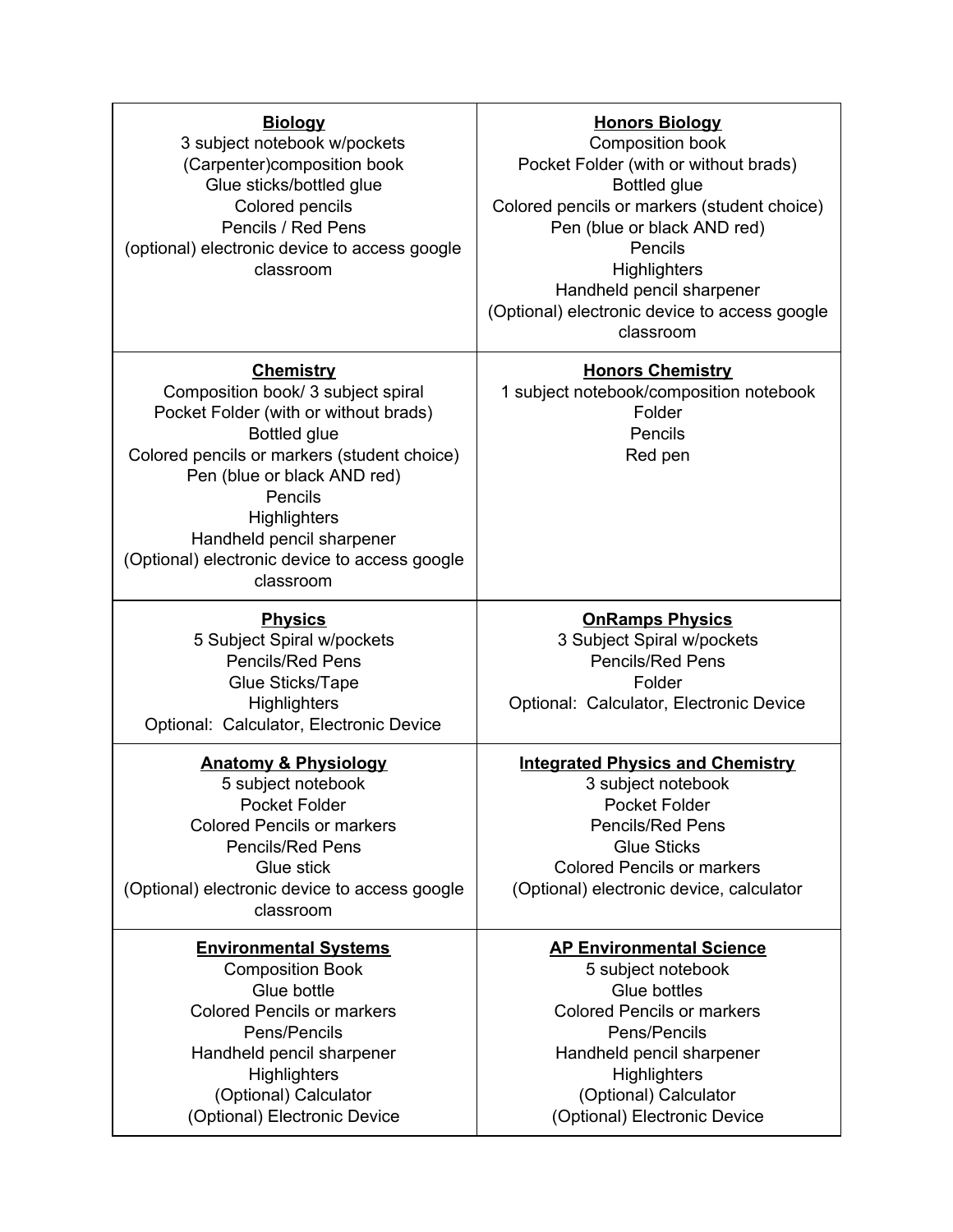| <b>Math</b>                                                                                                                                                              |                                                                                                                                                                                                                                             |  |
|--------------------------------------------------------------------------------------------------------------------------------------------------------------------------|---------------------------------------------------------------------------------------------------------------------------------------------------------------------------------------------------------------------------------------------|--|
| Algebra I                                                                                                                                                                | Geometry                                                                                                                                                                                                                                    |  |
| Composition notebook<br>Pencils<br><b>Facial tissue</b><br><b>Graphing Calculator (TI-84 Plus</b><br>preferred)                                                          | Spiral or binder for notes<br>$\bullet$<br>Notebook paper<br>Pencils<br>Protractor<br>Compass<br>$\bullet$<br><b>Facial tissue</b><br>Scientific or Graphing Calculator                                                                     |  |
| <b>Honors Geometry</b>                                                                                                                                                   | <b>Math Models</b>                                                                                                                                                                                                                          |  |
| Spiral or binder for notes<br>Notebook paper<br>Pencils<br>Protractor<br>Compass<br><b>Facial tissue</b><br>Scientific or Graphing Calculator                            | 5 Subject spiral<br>Pencils<br><b>Facial tissue</b><br><b>Graphing Calculator (TI-84 Plus</b><br>preferred)                                                                                                                                 |  |
| Algebra 2                                                                                                                                                                | Honors Algebra 2                                                                                                                                                                                                                            |  |
| $1 - \frac{1}{2}$ inch binder<br>Notebook paper<br>Pencils<br><b>Facial tissue</b><br><b>Graphing Calculator (TI-84 Plus</b><br>preferred)                               | Binder or folder (recommend 1-1/2 inch<br>$\bullet$<br>binder)<br>1 package of graph paper<br>$\bullet$<br>Notebook paper or spiral<br>Pencils<br>$\bullet$<br><b>Facial tissue</b><br><b>Graphing Calculator (TI-84 Plus</b><br>preferred) |  |
| Pre Cal                                                                                                                                                                  | DC Pre Cal                                                                                                                                                                                                                                  |  |
| Binder or folder (recommend 1-1/2 inch<br>binder)<br>Notebook paper or spiral<br>Pencils<br><b>Facial tissue</b><br><b>Graphing Calculator (TI-84 Plus</b><br>preferred) | Binder or folder (recommend 1-1/2 inch<br>binder)<br>1 package of graph paper<br>Notebook paper or spiral<br>Pencils<br><b>Facial tissue</b><br><b>Graphing Calculator (TI-84 Plus</b><br>preferred)                                        |  |
| <b>AQR</b><br><b>Facial tissue</b><br><b>Graphing Calculator (TI-84 Plus</b><br>preferred)                                                                               | Calculus<br>Composition notebook<br>Binder/ folder<br><b>Facial tissue</b>                                                                                                                                                                  |  |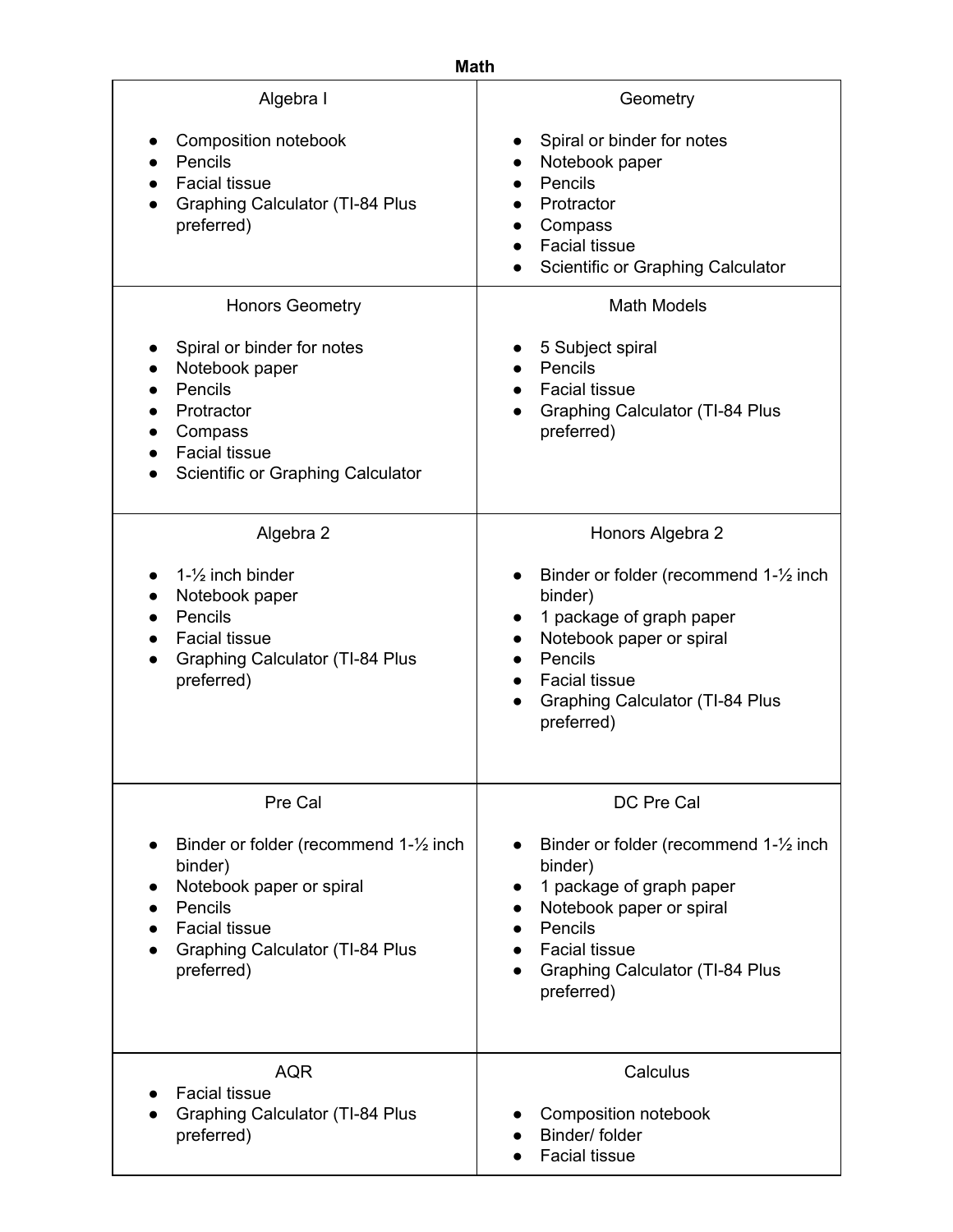|                                                                                                                                     | • TI-Nspire Calculator |
|-------------------------------------------------------------------------------------------------------------------------------------|------------------------|
| <b>OnRamps Statistics</b>                                                                                                           |                        |
| Composition notebook<br>$\bullet$<br>Binder/folder<br>$\bullet$<br><b>Facial tissue</b><br><b>TI-Nspire Calculator</b><br>$\bullet$ |                        |

### **Electives**

| Robotics 1 and 2                                                    | Principles of Applied Engineering                                |
|---------------------------------------------------------------------|------------------------------------------------------------------|
| Spiral or composition notebook with<br>$\bullet$<br>graph paper     | Folder                                                           |
| Engineering Design and Presentation<br>1- $\frac{1}{2}$ inch binder | Other elective supply lists will be given<br>first day of class. |
|                                                                     |                                                                  |

### **Fine Arts**

### **Art 1 High School Art- ON CAMPUS (HS ART DEPT. HAS KITS TO SELL)**

1- 24 set prismacolor Premier colored pencils (\$23)

1-Hardbound sketchbook 9x12"- *not thin paper!* (\$10)

1-Sketching 6 pencil set (2H, HB, B, 2B, 4B, and 6B (\$6)

1-white eraser (\$2)

1-metal pencil sharpener (\$2)

1-Set of brushes (two flats/ two rounds at least, used for watercolor and acrylic) (\$5)

1-12" Ruler (\$1)

1-Adult scissors (\$3)

1-Markers (broad or thin) (\$2)

1-Prang watercolor set 16 (\$6)

1-Dual tip ultra fine/fine tip sharpie or one of each sharpie (\$3)

1-Bag to carry supplies back and forth to school (FREE, we have these)

**Total Kit Cost: \$58**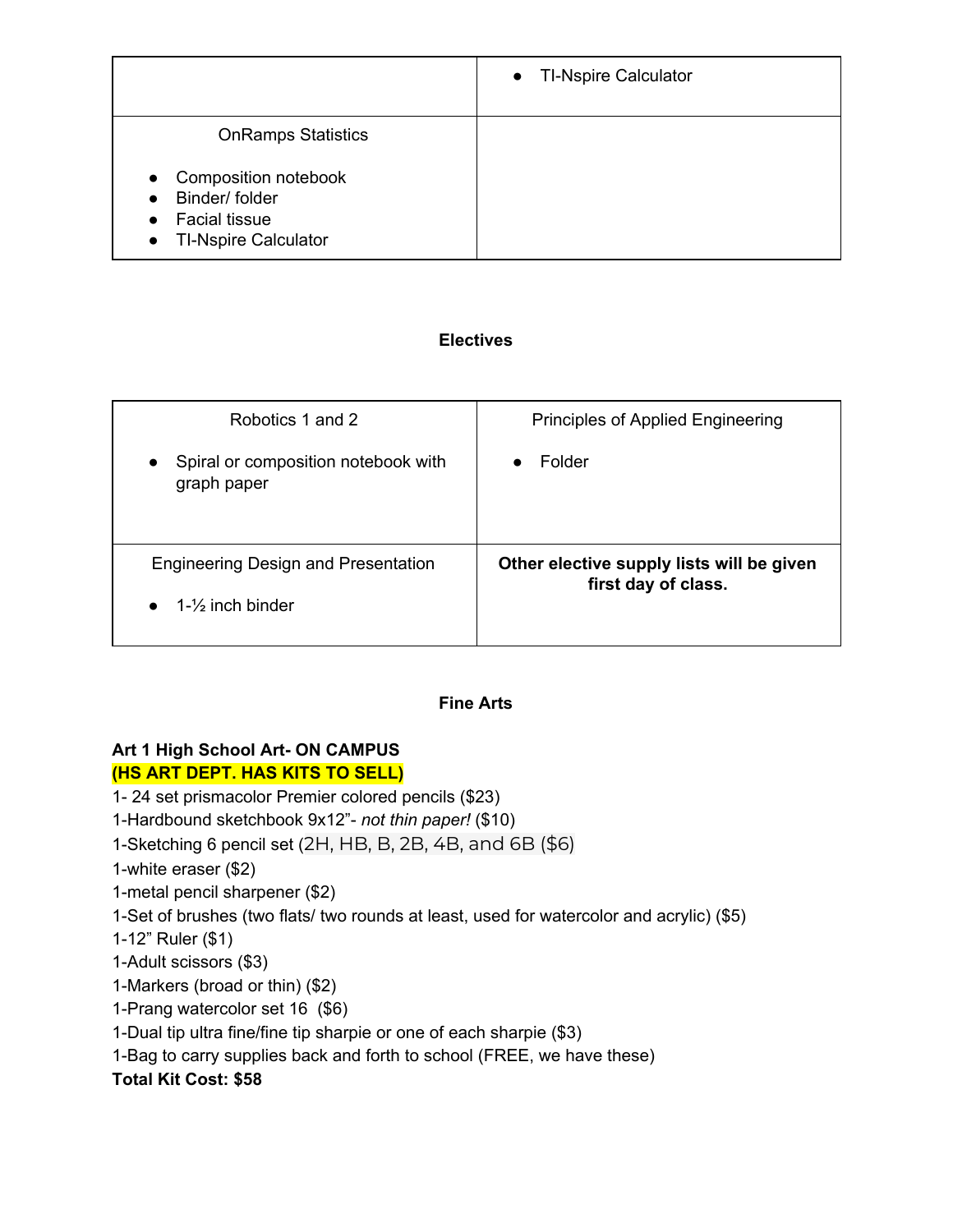# **Art 1 High School Art - REMOTE LEARNING**

<https://www.dickblick.com/lists/blicku/0864HBGQC12B1/items/>



We have a list on Dick Blick that you can just buy from all together or you can order these from anywhere you would like!

- 1- 24 set prismacolor Premier colored pencils
- 1-Hardbound sketchbook 9x12"-*not thin paper!*
- 1-Sketching 6 pencil set (2H, HB, B, 2B, 4B, and 6B
- 1-white eraser
- 1-metal pencil sharpener
- 1-Set of brushes (two flats/ two rounds at least, used for watercolor and acrylic)
- 1-12" Ruler
- 1-Adult scissors
- 1-Markers (broad or thin)
- 1-Prang watercolor set 16
- 1-Xacto Knife
- 1-Oil pastel set of 12
- 1-Chalk pastel set of 12
- 1-White Glue
- 1-9x12" watercolor paper
- 1-package of 12x18" white construction paper
- 1-Dual tip ultra fine/fine tip sharpie or one of each sharpie

# **Art 2/3/4/AP/Dual Credit High School Art - ON CAMPUS (HS ART DEPT. HAS KITS TO SELL)**

1- 24 set prismacolor Premier colored pencils (\$23) 1-Hardbound sketchbook 9x12" -*not thin paper!* (\$10) 1-Sketching pencil set (F, B, H, 2H, HB, 2B, 3B, 4B, 5B, 6B, 7B, 8B) (\$10) 1-white eraser (\$2) 1-kneaded eraser (\$2) 1-metal pencil sharpener (\$2) 1-Set of brushes (two flats/ two rounds at least, used for watercolor and acrylic)((\$5) 1-12" Ruler (\$1) 1-Adult scissors (\$3) 1-Markers (broad or thin) (\$2) 1-Watercolor set 16 (\$6) 1-Dual tip ultra fine/fine tip sharpie or one of each sharpie (\$3) 1-Bag to carry supplies back and forth to school (FREE, we have these) **Kit total: \$70**

**NOT IN KIT:** One pair of headphones (can be cheap from \$ store) to keep in backpack for online demos